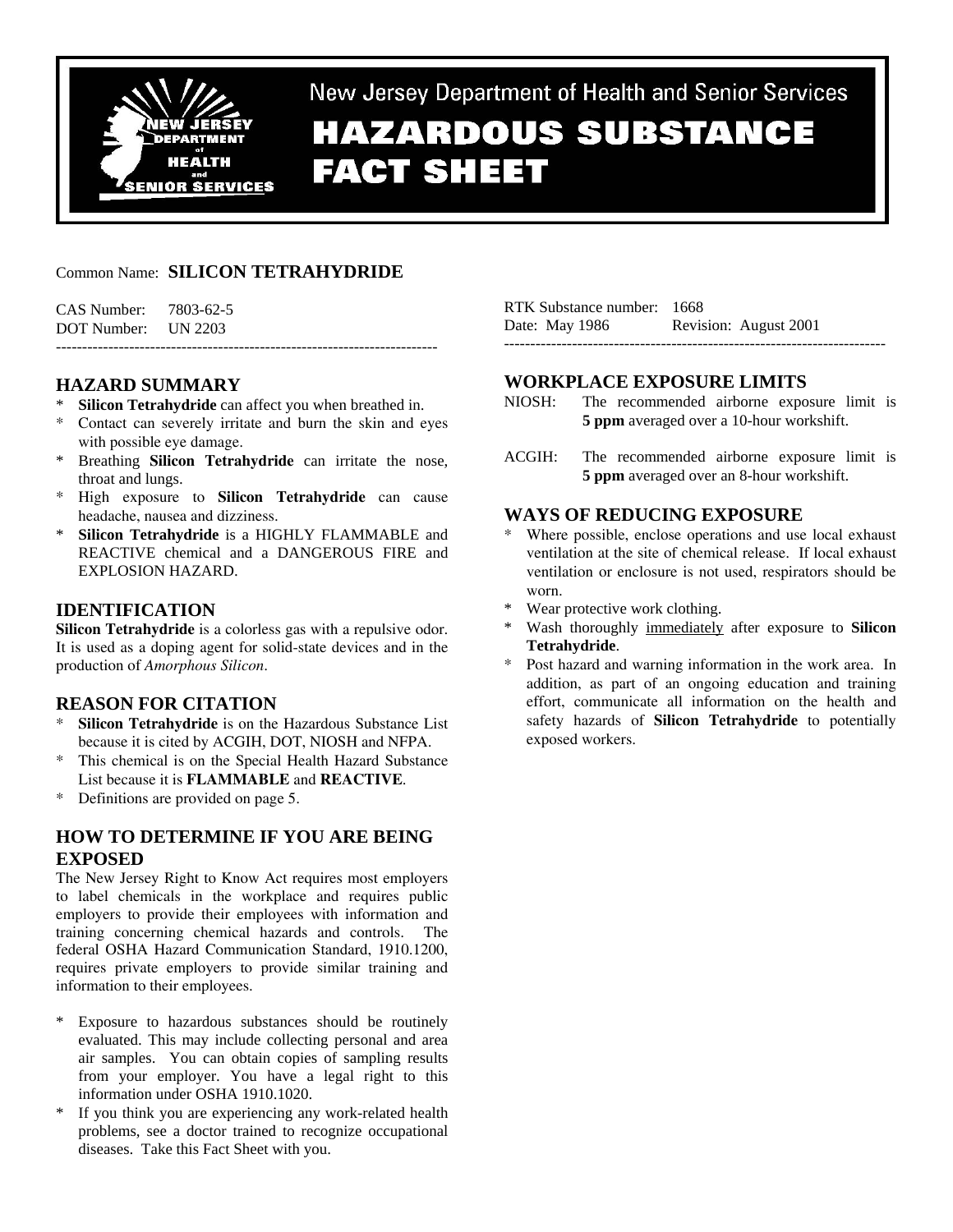# **SILICON TETRAHYDRIDE** page 2 of 6

This Fact Sheet is a summary source of information of all potential and most severe health hazards that may result from exposure. Duration of exposure, concentration of the substance and other factors will affect your susceptibility to any of the potential effects described below.

 $-$ 

# **HEALTH HAZARD INFORMATION**

#### **Acute Health Effects**

The following acute (short-term) health effects may occur immediately or shortly after exposure to **Silicon Tetrahydride**:

- \* Contact can severely irritate and burn the skin and eyes with possible eye damage.
- \* Breathing **Silicon Tetrahydride** can irritate the nose, throat and lungs.
- \* High exposure to **Silicon Tetrahydride** can cause headache, nausea and dizziness.

#### **Chronic Health Effects**

The following chronic (long-term) health effects can occur at some time after exposure to **Silicon Tetrahydride** and can last for months or years:

### **Cancer Hazard**

\* According to the information presently available to the New Jersey Department of Health and Senior Services, **Silicon Tetrahydride** has not been tested for its ability to cause cancer in animals.

#### **Reproductive Hazard**

According to the information presently available to the New Jersey Department of Health and Senior Services, **Silicon Tetrahydride** has not been tested for its ability to affect reproduction.

#### **Other Long-Term Effects**

\* **Silicon Tetrahydride** has not been tested for other chronic (long-term) health effects.

## **MEDICAL**

#### **Medical Testing**

There is no special test for this chemical. However, if illness occurs or overexposure is suspected, medical attention is recommended.

Any evaluation should include a careful history of past and present symptoms with an exam. Medical tests that look for damage already done are not a substitute for controlling exposure.

Request copies of your medical testing. You have a legal right to this information under OSHA 1910.1020.

#### **WORKPLACE CONTROLS AND PRACTICES**

Unless a less toxic chemical can be substituted for a hazardous substance, **ENGINEERING CONTROLS** are the most effective way of reducing exposure. The best protection is to enclose operations and/or provide local exhaust ventilation at the site of chemical release. Isolating operations can also reduce exposure. Using respirators or protective equipment is less effective than the controls mentioned above, but is sometimes necessary.

In evaluating the controls present in your workplace, consider: (1) how hazardous the substance is, (2) how much of the substance is released into the workplace and (3) whether harmful skin or eye contact could occur. Special controls should be in place for highly toxic chemicals or when significant skin, eye, or breathing exposures are possible.

In addition, the following controls are recommended:

- \* Where possible, automatically transfer **Silicon Tetrahydride** from cylinders or other storage containers to process containers.
- \* Before entering a confined space where **Silicon Tetrahydride** may be present, check to make sure that an explosive concentration does not exist.
- Specific engineering controls are required for this chemical by OSHA. Refer to the OSHA Standard: 29 CFR 1910.101.

Good **WORK PRACTICES** can help to reduce hazardous exposures. The following work practices are recommended:

- \* Workers whose clothing has been contaminated by **Silicon Tetrahydride** should change into clean clothing promptly.
- \* Contaminated work clothes should be laundered by individuals who have been informed of the hazards of exposure to **Silicon Tetrahydride**.
- Eye wash fountains should be provided in the immediate work area for emergency use.
- If there is the possibility of skin exposure, emergency shower facilities should be provided.
- On skin contact with **Silicon Tetrahydride**, immediately wash or shower to remove the chemical.
- \* Do not eat, smoke, or drink where **Silicon Tetrahydride** is handled, processed, or stored, since the chemical can be swallowed. Wash hands carefully before eating, drinking, smoking, or using the toilet.

#### **PERSONAL PROTECTIVE EQUIPMENT**

WORKPLACE CONTROLS ARE BETTER THAN PERSONAL PROTECTIVE EQUIPMENT. However, for some jobs (such as outside work, confined space entry, jobs done only once in a while, or jobs done while workplace controls are being installed), personal protective equipment may be appropriate.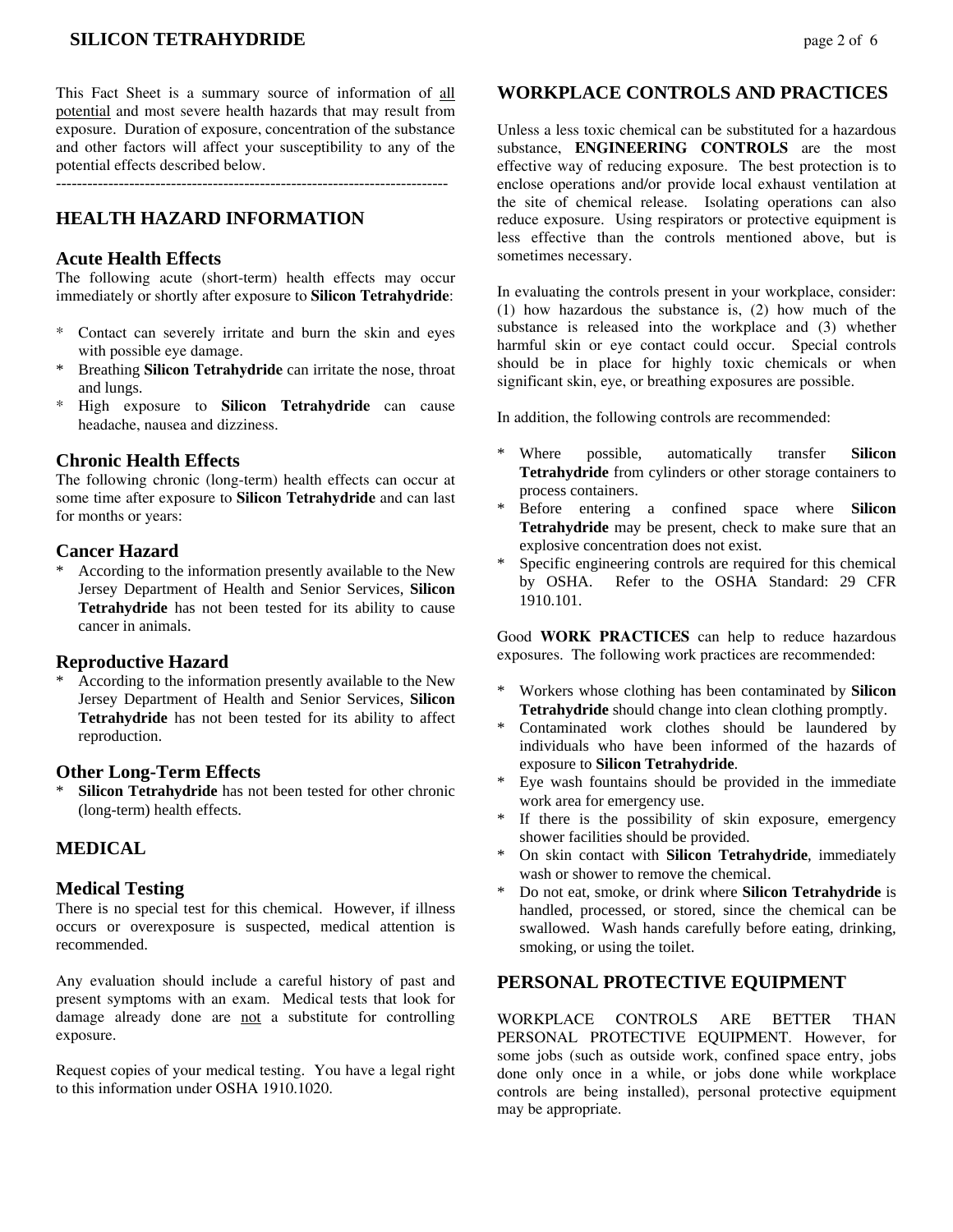# **SILICON TETRAHYDRIDE** page 3 of 6

The following recommendations are only guidelines and may not apply to every situation.

# **Clothing**

- \* Avoid skin contact with **Silicon Tetrahydride**. Wear protective gloves and clothing. Safety equipment suppliers/manufacturers can provide recommendations on the most protective glove/clothing material for your operation.
- \* All protective clothing (suits, gloves, footwear, headgear) should be clean, available each day, and put on before work.

## **Eye Protection**

- Wear non-vented, impact resistant goggles when working with fumes, gases, or vapors.
- \* Wear a face shield along with goggles when working with corrosive, highly irritating or toxic substances.
- \* Contact lenses should not be worn when working with this substance.

## **Respiratory Protection**

#### **IMPROPER USE OF RESPIRATORS IS DANGEROUS.** Such equipment should only be used if the employer has a written program that takes into account workplace conditions, requirements for worker training, respirator fit testing and medical exams, as described in OSHA 1910.134.

\* Where the potential exists for exposure over **5 ppm**, use a MSHA/NIOSH approved supplied-air respirator with a full facepiece operated in a pressure-demand or other positivepressure mode. For increased protection use in combination with an auxiliary self-contained breathing apparatus operated in a pressure-demand or other positive-pressure mode.

## **HANDLING AND STORAGE**

- \* Prior to working with **Silicon Tetrahydride** you should be trained on its proper handling and storage.
- \* **Silicon Tetrahydride** must be stored to avoid contact with OXIDIZING AGENTS (such as PERCHLORATES, PEROXIDES, PERMANGANATES, CHLORATES,

 NITRATES, CHLORINE, BROMINE and FLUORINE); STRONG BASES (such as SODIUM HYDROXIDE and POTASSIUM HYDROXIDE); OXYGEN; COVALENT CHLORIDES (such as ANTIMONY PENTACHLORIDE, CARBONYL CHLORIDE and TIN CHLORIDE); and HALOGENS since violent reactions occur.

\* **Silicon Tetrahydride** should be stored and used under a blanket of inert gas as it catches on fire on contact with AIR.

- Store in tightly closed containers in a cool, dry, wellventilated area away from HEAT, WATER and MOISTURE.
- Sources of ignition, such as smoking and open flames, are prohibited where **Silicon Tetrahydride** is used, handled, or stored.
- \* Metal containers involving the transfer of **Silicon Tetrahydride** should be grounded and bonded.
- \* Use only non-sparking tools and equipment, especially when opening and closing containers of **Silicon Tetrahydride**.
- \* Wherever **Silicon Tetrahydride** is used, handled, manufactured, or stored, use explosion-proof electrical equipment and fittings.

## **QUESTIONS AND ANSWERS**

- Q: If I have acute health effects, will I later get chronic health effects?
- A: Not always. Most chronic (long-term) effects result from repeated exposures to a chemical.
- Q: Can I get long-term effects without ever having shortterm effects?
- A: Yes, because long-term effects can occur from repeated exposures to a chemical at levels not high enough to make you immediately sick.
- Q: What are my chances of getting sick when I have been exposed to chemicals?
- A: The likelihood of becoming sick from chemicals is increased as the amount of exposure increases. This is determined by the length of time and the amount of material to which someone is exposed.
- Q: When are higher exposures more likely?
- A: Conditions which increase risk of exposure include physical and mechanical processes (heating, pouring, spraying, spills and evaporation from large surface areas such as open containers), and "confined space" exposures (working inside vats, reactors, boilers, small rooms, etc.).
- Q: Is the risk of getting sick higher for workers than for community residents?
- A: Yes. Exposures in the community, except possibly in cases of fires or spills, are usually much lower than those found in the workplace. However, people in the community may be exposed to contaminated water as well as to chemicals in the air over long periods. This may be a problem for children or people who are already ill.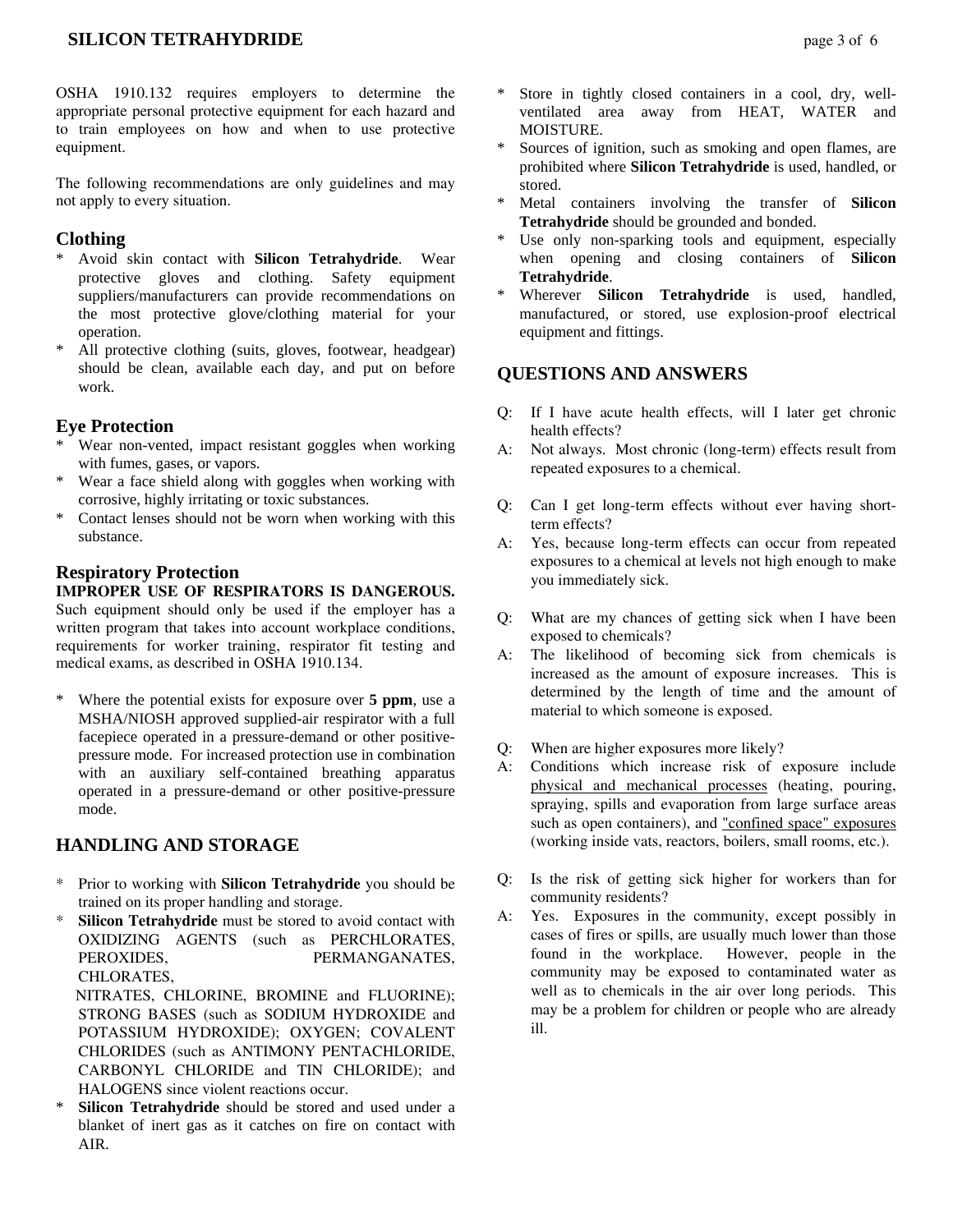------------------------------------------------------------------------

The following information is available from:

 New Jersey Department of Health and Senior Services Occupational Health Service PO Box 360 Trenton, NJ 08625-0360 (609) 984-1863 (609) 292-5677 (fax)

Web address: http://www.state.nj.us/health/eoh/odisweb/

#### **Industrial Hygiene Information**

Industrial hygienists are available to answer your questions regarding the control of chemical exposures using exhaust ventilation, special work practices, good housekeeping, good hygiene practices, and personal protective equipment including respirators. In addition, they can help to interpret the results of industrial hygiene survey data.

#### **Medical Evaluation**

If you think you are becoming sick because of exposure to chemicals at your workplace, you may call personnel at the Department of Health and Senior Services, Occupational Health Service, who can help you find the information you need.

#### **Public Presentations**

Presentations and educational programs on occupational health or the Right to Know Act can be organized for labor unions, trade associations and other groups.

## **Right to Know Information Resources**

The Right to Know Infoline (609) 984-2202 can answer questions about the identity and potential health effects of chemicals, list of educational materials in occupational health, references used to prepare the Fact Sheets, preparation of the Right to Know Survey, education and training programs, labeling requirements, and general information regarding the Right to Know Act. Violations of the law should be reported to (609) 984-2202.

------------------------------------------------------------------------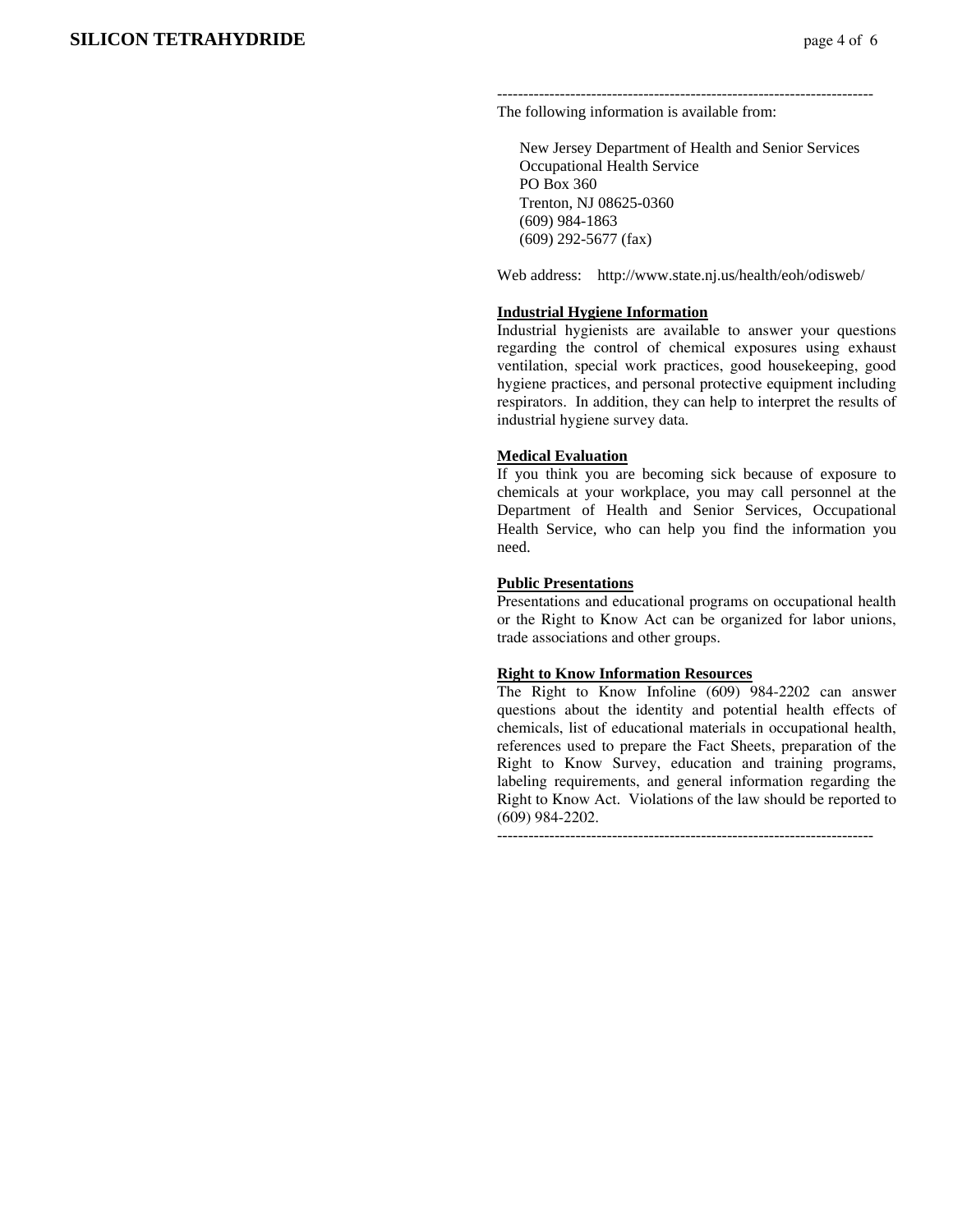## **SILICON TETRAHYDRIDE** page 5 of 6

#### **DEFINITIONS**

**ACGIH** is the American Conference of Governmental Industrial Hygienists. It recommends upper limits (called TLVs) for exposure to workplace chemicals.

A **carcinogen** is a substance that causes cancer.

The **CAS number** is assigned by the Chemical Abstracts Service to identify a specific chemical.

A **combustible** substance is a solid, liquid or gas that will burn.

A **corrosive** substance is a gas, liquid or solid that causes irreversible damage to human tissue or containers.

**DEP** is the New Jersey Department of Environmental **Protection** 

**DOT** is the Department of Transportation, the federal agency that regulates the transportation of chemicals.

**EPA** is the Environmental Protection Agency, the federal agency responsible for regulating environmental hazards.

A **fetus** is an unborn human or animal.

A **flammable** substance is a solid, liquid, vapor or gas that will ignite easily and burn rapidly.

The **flash point** is the temperature at which a liquid or solid gives off vapor that can form a flammable mixture with air.

**HHAG** is the Human Health Assessment Group of the federal EPA.

**IARC** is the International Agency for Research on Cancer, a scientific group that classifies chemicals according to their cancer-causing potential.

A **miscible** substance is a liquid or gas that will evenly dissolve in another.

**mg/m3** means milligrams of a chemical in a cubic meter of air. It is a measure of concentration (weight/volume).

**MSHA** is the Mine Safety and Health Administration, the federal agency that regulates mining. It also evaluates and approves respirators.

A **mutagen** is a substance that causes mutations. A **mutation** is a change in the genetic material in a body cell. Mutations can lead to birth defects, miscarriages, or cancer.

**NAERG** is the North American Emergency Response Guidebook. It was jointly developed by Transport Canada, the United States Department of Transportation and the Secretariat of Communications and Transportation of Mexico. It is a guide for first responders to quickly identify the specific or generic hazards of material involved in a transportation incident, and to protect themselves and the general public during the initial response phase of the incident.

**NCI** is the National Cancer Institute, a federal agency that determines the cancer-causing potential of chemicals.

**NFPA** is the National Fire Protection Association. It classifies substances according to their fire and explosion hazard.

**NIOSH** is the National Institute for Occupational Safety and Health. It tests equipment, evaluates and approves respirators, conducts studies of workplace hazards, and proposes standards to OSHA.

**NTP** is the National Toxicology Program which tests chemicals and reviews evidence for cancer.

**OSHA** is the Occupational Safety and Health Administration, which adopts and enforces health and safety standards.

**PEOSHA** is the Public Employees Occupational Safety and Health Act, a state law which sets PELs for New Jersey public employees.

**PIH** is a DOT designation for chemicals which are Poison Inhalation Hazards.

**ppm** means parts of a substance per million parts of air. It is a measure of concentration by volume in air.

A **reactive** substance is a solid, liquid or gas that releases energy under certain conditions.

A **teratogen** is a substance that causes birth defects by damaging the fetus.

**TLV** is the Threshold Limit Value, the workplace exposure limit recommended by ACGIH.

The **vapor pressure** is a measure of how readily a liquid or a solid mixes with air at its surface. A higher vapor pressure indicates a higher concentration of the substance in air and therefore increases the likelihood of breathing it in.